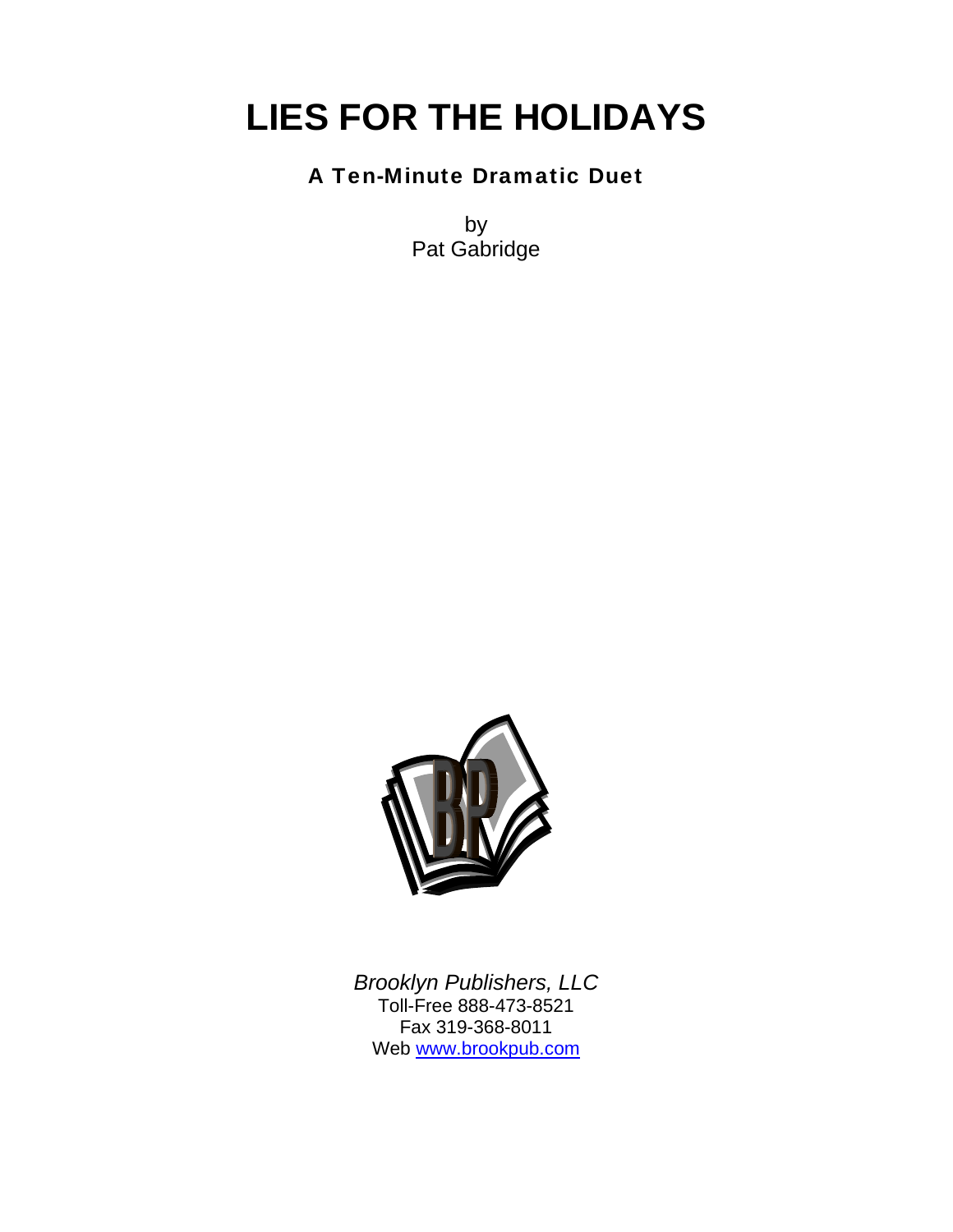**CAUTION**: Professionals & amateurs are hereby warned that *Lies For The Holidays* is subject to a royalty. This play is fully protected under the copyright laws of the United States of America, Canada, the British Commonwealth and all other countries of the Copyright Union.

**RIGHTS RESERVED**: All rights to this play are strictly reserved, including professional and amateur stage performance rights. Also reserved are: motion pictures, recitation, lecturing, public reading, radio broadcasting, television, video and the rights of translation into non-English languages.

**PERFORMANCE RIGHTS & ROYALTY PAYMENTS**: All amateur and stock performance rights to this play are controlled exclusively by Brooklyn Publishers, LLC. No amateur or stock production groups or individuals may perform this play without securing license and royalty arrangements in advance from Brooklyn Publishers, LLC. Questions concerning other rights should be addressed to Brooklyn Publishers, LLC. If necessary, we will contact the author or the author's agent. PLEASE NOTE that royalty fees for performing this play can be located online at Brooklyn Publishers, LLC website (http://www.brookpub.com). Royalty fees are subject to change without notice. Professional and stock fees will be set upon application in accordance with your producing circumstances. Any licensing requests and inquiries relating to amateur and stock (professional) performance rights should be addressed to Brooklyn Publishers, LLC. You will find our contact information on the following page.

Royalty of the required amount must be paid, whether the play is presented for charity or profit and whether or not admission is charged. Only forensics competitions are exempt from this fee.

**AUTHOR CREDIT**: All groups or individuals receiving permission to produce this play must give the author(s) credit in any and all advertisement and publicity relating to the production of this play. The author's billing must appear directly below the title on a separate line where no other written matter appears. The name of the author(s) must be at least 50% as large as the title of the play. No person or entity may receive larger or more prominent credit than that which is given to the author(s).

**PUBLISHER CREDIT**: Whenever this play is produced, all programs, advertisements, flyers or other printed material must include the following notice:

#### *Produced by special arrangement with Brooklyn Publishers, LLC (http://www.brookpub.com)*

**TRADE MARKS, PUBLIC FIGURES, & MUSICAL WORKS**: This play may include references to brand names or public figures. All references are intended only as parody or other legal means of expression. This play may contain suggestions for the performance of a musical work (either in part or in whole). Brooklyn Publishers, LLC have not obtained performing rights of these works. The direction of such works is only a playwright's suggestion, and the play producer should obtain such permissions on their own. The website for the U.S. copyright office is http://www.copyright.gov.

**COPYING** from the book in any form (in whole or excerpt), whether photocopying, scanning recording, videotaping, storing in a retrieval system, or by any other means, is strictly forbidden without consent of Brooklyn Publishers, LLC.

#### **TO PERFORM THIS PLAY**

- 1. Royalty fees must be paid to Brooklyn Publishers, LLC before permission is granted to use and perform the playwright's work.
- 2. Royalty of the required amount must be paid each time the play is performed, whether the play is presented for charity or profit and whether or not admission is charged.
- 3. When performing one-acts or full-length plays, enough playbooks must be purchased for cast and crew.
- 4. Copying or duplication of any part of this script is strictly forbidden.
- 5. Any changes to the script are not allowed without direct authorization by Brooklyn Publishers, LLC.
- 6. Credit to the author and publisher is required on all promotional items associated with this play's performance(s).
- 7. Do not break copyright laws with any of our plays. This is a very serious matter and the consequences can be quite expensive. We must protect our playwrights, who earn their living through the legal payment of script and performance royalties.

8. If you have questions concerning performance rules, contact us by the various ways listed below: *Toll-free:* 888-473-8521

 *Fax:* 319-368-8011

*Email:* customerservice@brookpub.com

**Copying, rather than purchasing cast copies, and/or failure to pay royalties is a federal offense. Cheating us and our wonderful playwrights in this manner will be prosecuted to the full extent of the law. Please support theatre and follow federal copyright laws.**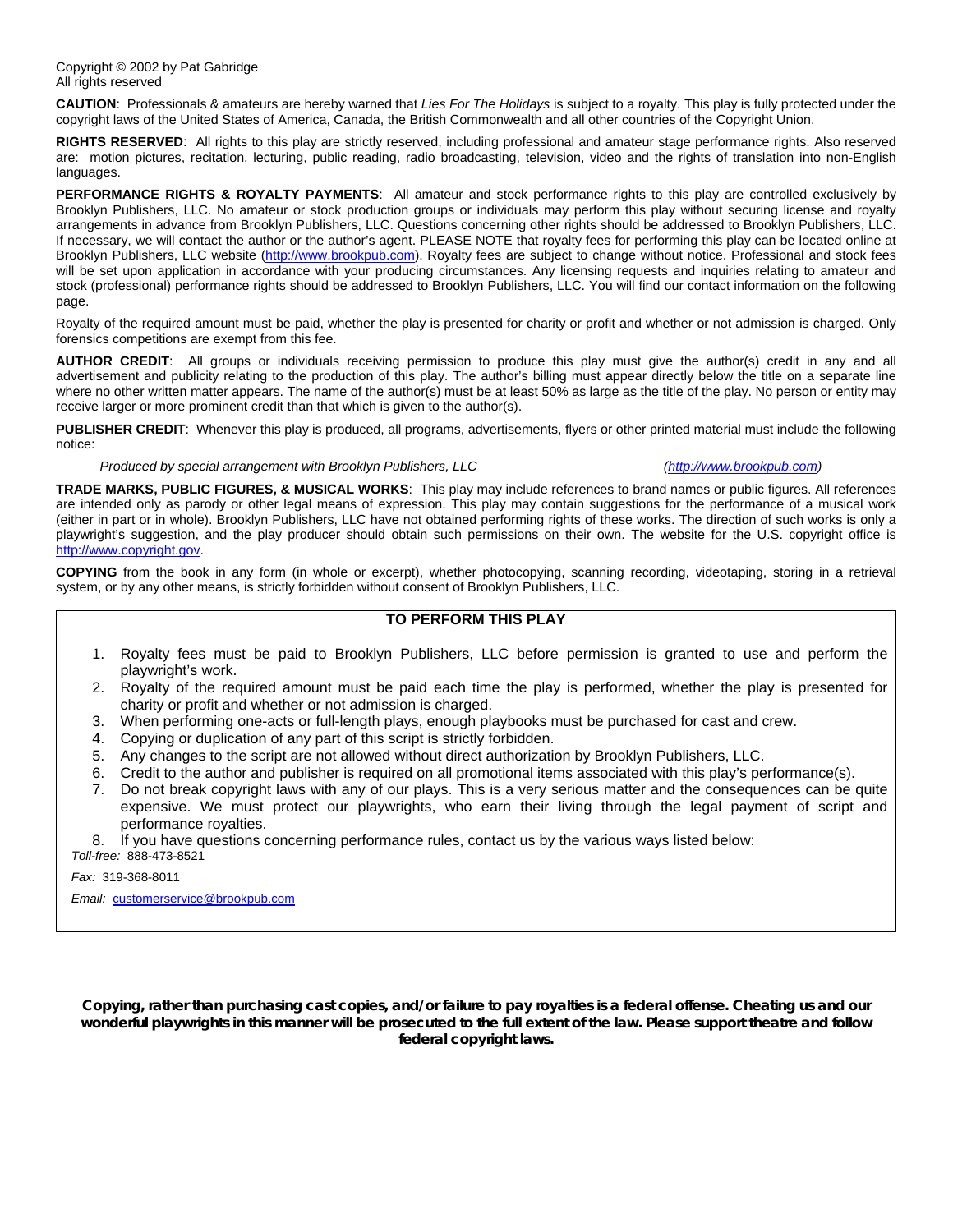#### **LIES FOR THE HOLIDAYS**

by

Pat Gabridge

*CAST: JEB and SARAH* 

#### *SCENE: An airport gate waiting area, featuring a row of vinyl seats. Christmas Muzak plays in the background.*

#### *AT RISE: SARAH, 30s, dressed in a festive holiday dress waits patiently in her seat, with a large bag next to her. Two seats away is JEB, dressed for business, with a large carry-on.*

- JEB: I'm sure that's why you looked familiar. I must have seen your picture in a magazine somewhere. So how long do you think it'll be until you get your first shuttle flight?
- SARAH: I'm just about finished with my simulator training, and at that point I'm officially an astronaut. But there's a long lead time—I don't have much seniority. It'll take at least another year.

JEB: And you'll actually fly the space shuttle.

SARAH: Fly in it, anyway. I'm a payload specialist.

JEB: Talk about a dream come true.

- SARAH: Yeah. It is a fantasy of so many kids. But look at you—you're doing the same thing, living a dream. Transplant surgeon, holding a man's heart in your hands.
- JEB: It's an awesome responsibility. Though you can't think about it at the actual moment—you know, we're just so focused on the details of the procedure. It's only afterwards that I get a chance to try to absorb the gravity of it all.
- SARAH: It's good you're getting some time off around the holidays.

JEB: Yeah, time for a giant deep breath. Look at that snow coming down. Do you think our flight will get out of here tonight?

- SARAH: Don't worry. The flight attendants look relaxed. If everyone was going to be stuck here all of Christmas Eve, they'd look grumpy and panicked. See, here they go—boarding first class and kids. They'll rush everyone on board, so they can get out of here before the blizzard closes everything down. *(holds out her hand)* Jeb, it has been a real pleasure talking with you.
- JEB: *(takes her hand)* No, the pleasure has been all mine, Sarah. I wasn't feeling very ready for Christmas, but meeting you has really… Somehow you've given me a feeling of peace. Peace and Joy, that's what Christmas is about, right? I wish I could see you again. I guess I'll just have to keep watching the shuttle launches on television.
- SARAH: Maybe we'll bump into each other again. You never know who you're going to run into at the airport. I assume you're traveling first class. I'm way at the back—you should go ahead and board.
- JEB: Oh, I hate sitting up front and having everyone parade by. It makes me feel so pretentious. I'd rather wait. Have they called your row? SARAH: No. I'll get on last. I hate pressing through the line.

JEB: Right. I understand completely. I'm grateful for a few more minutes together.

#### *(JEB reaches into his bag and pulls out a wrapped package.)*

JEB: I want to give you this. For helping make my Christmas a little more merry.

SARAH: Oh, I couldn't. This is meant for someone else. I can't take her present.

JEB: Please. To be honest, all these gifts are mostly being given out of obligation. But with you, it's out of genuine sincerity and goodwill. You'd be giving me a gift by accepting mine.

SARAH: All right.

#### *(SHE takes the package and reaches into her bag and pulls out a rapped box.)*

JEB: I really didn't mean for you to return the favor.

SARAH: I'm not. You beat me to it, but I was honestly thinking about giving you this. But I was too shy. Now it looks like it's just a reaction to your gift, but you have to believe me, please. It would make me very happy if you would accept this. Please.

JEB: If it would make you happy, I will gladly accept. *(HE takes her package)* Would you like to open yours? SARAH: Should I?

JEB: I think so.

#### *(SHE opens the gift. It's a beautiful necklace.)*

SARAH: Oh, it's too much. I can't accept this. JEB: It will look beautiful on you. SARAH: But this… JEB: It's okay. Really. SARAH: Open yours. It's nothing so fancy.